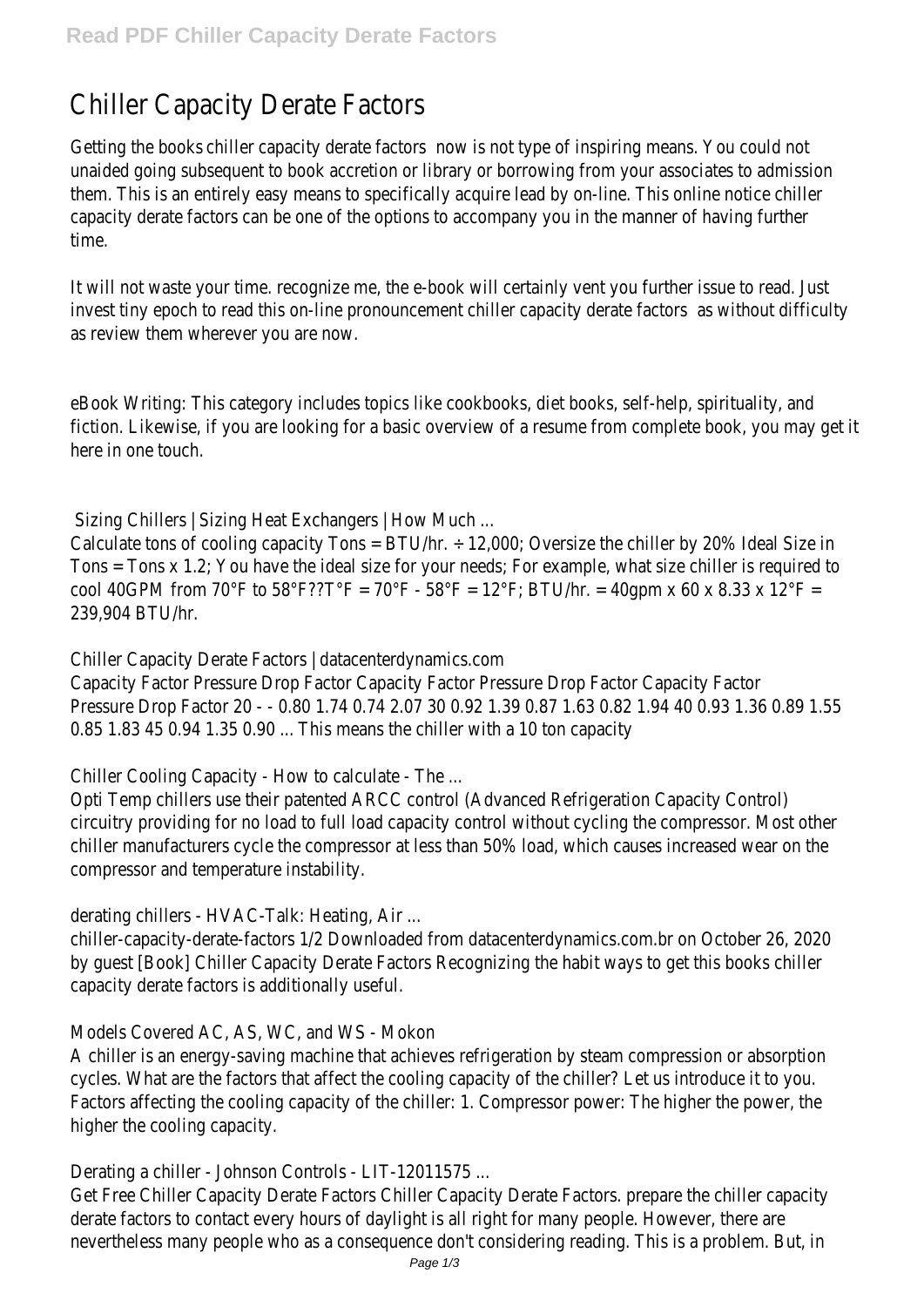the manner of you can preserve others to start

Chiller Capacity Derate Factors - aplikasidapodik.com

Cooling capacity range from 30 to 480 tons and heating capacity range 450 MBH to 7,200 MB in simultaneous mode, combined heating and cooling efficiencies up to 28 EER can be achieved; Manhattan Modular Chiller. Water-Cooled Chillers. Water-Cooled ...

How to Manually Calculate Chiller Capacity for Your ...

Oversize the chiller by 20% Ideal Size in Tons = Tons x 1.2; You have the ideal size for your need example, what size chiller is required to cool 10 GPM from 72°F to 58°F? ?T°F = 72°F - 58°F = BTU/hr. = 10 gpm x 60 x 8.33 x 14°F = 69,972 BTU/hr. Ton Capacity = 69,972 BTU/hr. ÷ 12,00 5.831 Tons

Chiller Size - HVAC/R engineering - Eng-Tips

Derating will depend on the percentage of glycol in the mixture, so there is no single number. O drycooler when you need to keep freeze protection down to say O there is a much bigger derat than if you are trying to run a chiller with 28 degree chilled fluid.

Chillers - Trane

Total Capacity Correction Factor This factor is used to adjust the Total unit capacity (Sensible + Latent) at a given altitude. Once a rating point is selected from the cooling capacity chart base indoor and outdoor conditions, multiply the correction factor and total capacity for the installed altitude. Sensible Capacity Correction Factor

Water Chiller Sizing - What You Need to Know | Parker Hannifin

File Type PDF Chiller Capacity Derate Factors Chiller Capacity Derate Factors These are some of favorite free e-reader apps: Kindle Ereader App: This app lets you read Kindle books on all your devices, whether you use Android, iOS, Windows, Mac, BlackBerry, etc. A big advantage of the K reading app is

Chiller Capacity Derate Factors - orrisrestaurant.com

The Chiller Selector calculates the derated capacity of a chiller using a Derating Percent that applies to the rated capacity. Derating Percent =  $100 - (100 -$  Current Derating Percent) x Rate Factor. A Factor accounts for previous occurrences of the Derate Now command and is defined as. Rate Current Percent Load / 101

How to Size a Chiller | BV Thermal Systems

The desired water supply temperature also affects the cooling capacity of the chiller. As the water temperature increases, the cooling capacity will also increase. That means if a unit is rated 10 to 45/55/95 conditions, and the desired water temperature for the application is 40°F, the 10 to now only have 90% of the original rated capacity.

Glycol Correction Factors - American Chillers and Cooling ...

Chiller Capacity Derate Factors - jongerenforums.nl As ambient temperature increases, the cooli capacity decreases. Referencing the example above, changing from 68°F to 95°F ambient result 15% derating of the cooling capacity. If the cooling capacity were calculated at a higher

Chiller Tonnage Sizing & Capacity Calculator | Cold Shot ...

Normaly the Chiller tonnage is lesser than the air handlers capacity because of diversity. Suppose have 5 Air handlers that have a total tonnage of 91 tonnes. Then with a diversity factor of let's